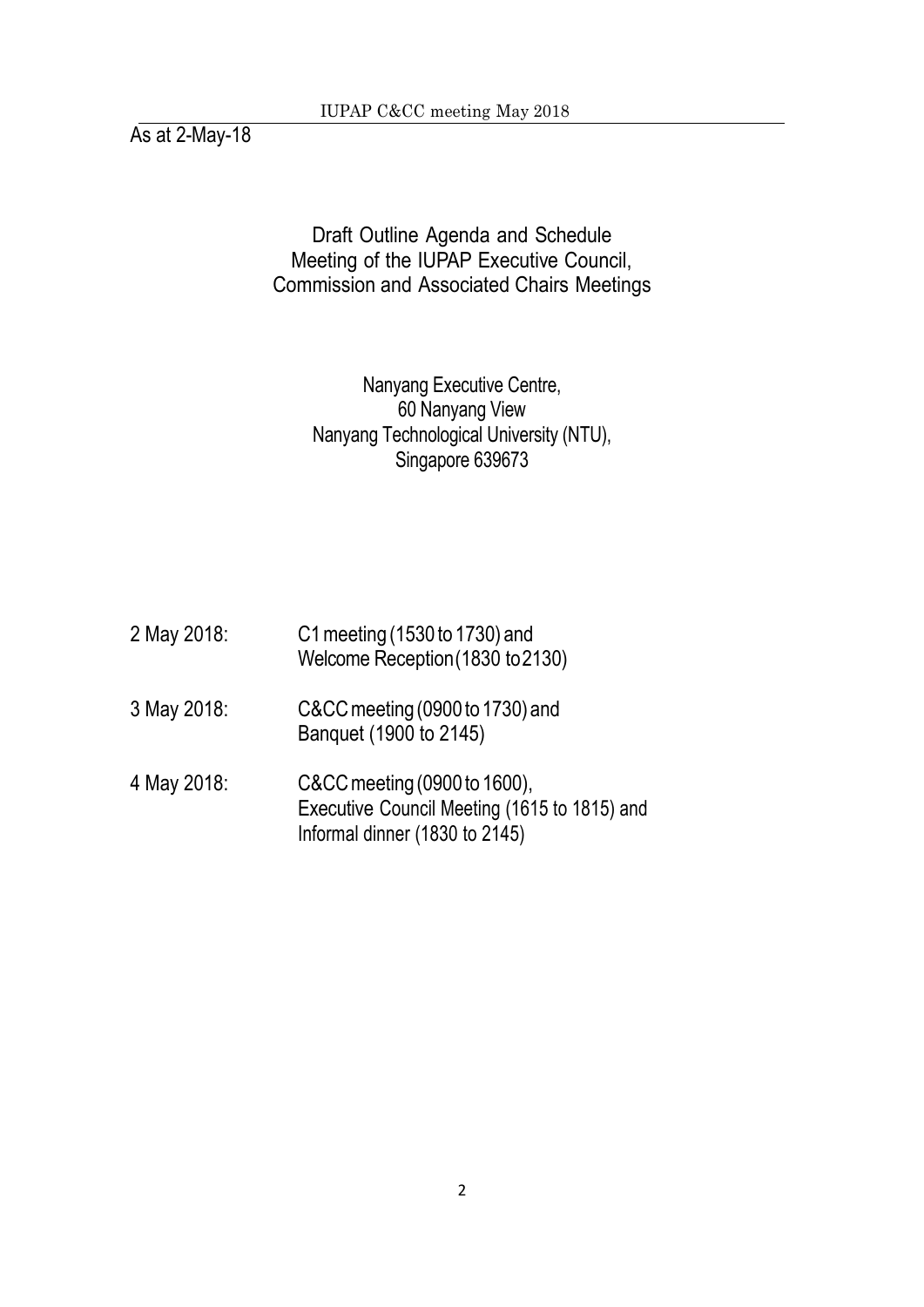### **2 May 2018**

## **Meeting 1** C1CommissiononPolicyandFinance Nanyang Executive Centre, Level 4 meeting room **1530 to 1730**

Attendees: members of C1

- Past-President
- President-Designate
- Associate Secretary General
- Deputy Secretary General
- Vice-President at Large (Centenary)
- Vice-President at Large ( Finance)

Meeting to review the matters to be discussed at the C&CC meeting and the conduct of that meeting

> **Reception for all C&CC participants** Function Hall 1, Level 3

Nanyang Executive Centre **1830 - 2130**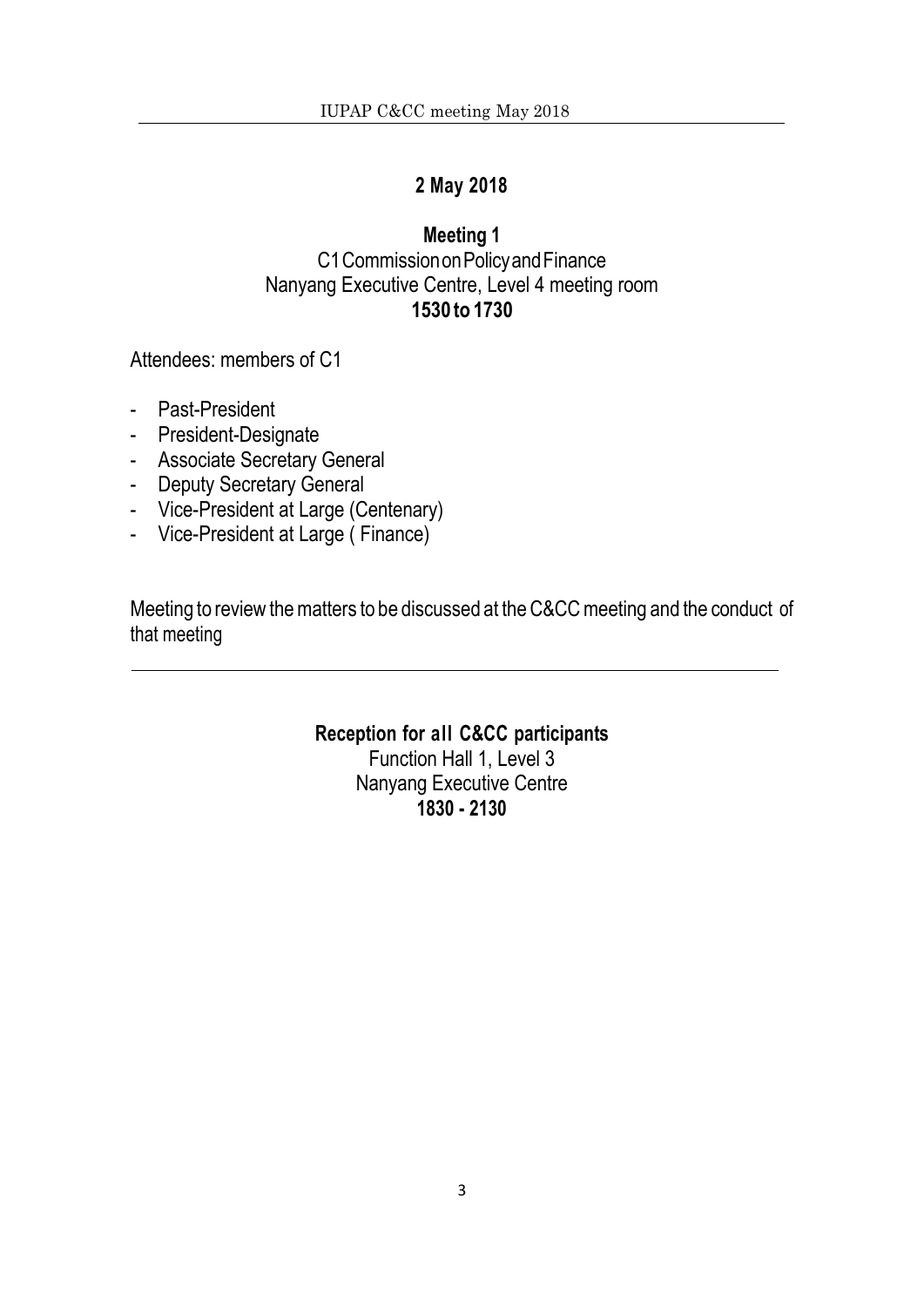# **Meeting 2 Executive Council and Commission Chairs Nanyang Executive Centre, NTU, Singapore 3 – 4 May 2018**

# **Day1 Thursday, 3 May 2018** Orchid Room, Campus Clubhouse 9:00 AM – 6:00 PM

| <b>Item</b>                                                | Time                                                                                                      | <b>Subject</b>                                                                                                          |  |
|------------------------------------------------------------|-----------------------------------------------------------------------------------------------------------|-------------------------------------------------------------------------------------------------------------------------|--|
|                                                            | The opening ceremony will take place at the Orchid Room and then the meeting will move to Function Hall 1 |                                                                                                                         |  |
|                                                            | for the reminder sessions.                                                                                |                                                                                                                         |  |
|                                                            | 9:00 AM                                                                                                   | Guests to be seated in the Orchid room for Opening                                                                      |  |
|                                                            | 9:05 AM                                                                                                   | Welcome by Deputy Secretary General, Prof Kwek Leong Chuan                                                              |  |
|                                                            | 9:10 AM                                                                                                   | Welcome by Prof Michael Khor Director, Research Support Office & Bibliometrics<br>Analysis, Presidents Office, NTU, NTU |  |
|                                                            | $9:15$ AM                                                                                                 | Welcome by Prof. Michel Spiro, President-Designate IUPAP and introduction to IUPAP                                      |  |
|                                                            |                                                                                                           | and members of the new team                                                                                             |  |
|                                                            | 9:30 AM                                                                                                   | Address by Prof. Tit Meng Lim, Vice-President of the National Academy of Science,                                       |  |
|                                                            |                                                                                                           | Singapore on science research in Singapore                                                                              |  |
|                                                            | 9:40 AM                                                                                                   | Address by Prof. Rainer Dumke, Deputy Head of the Division of Physics & Applied                                         |  |
|                                                            |                                                                                                           | Physics, NTU on physics research in NTU                                                                                 |  |
|                                                            | 9:45 AM                                                                                                   | Overview by Prof. Rajdeep Singh Rawat, President of the Institute of Physics, Singapore                                 |  |
|                                                            | 9:50 AM                                                                                                   | <b>TEA BREAK</b>                                                                                                        |  |
| Move over to Function Hall 1 for remainder of the sessions |                                                                                                           |                                                                                                                         |  |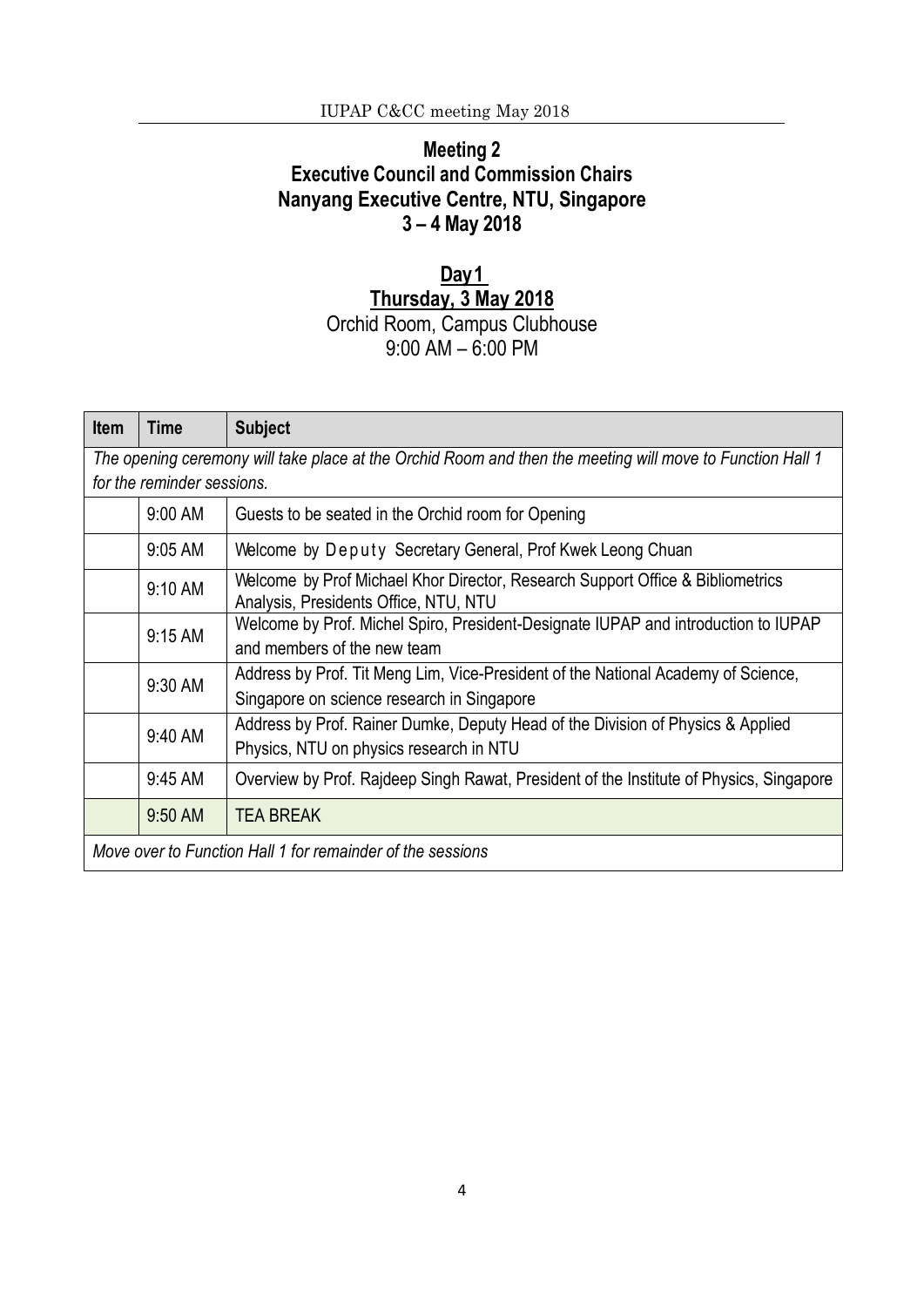# **Day1 Thursday, 3 May 2018**

Function Hall 1, Level 3, NEC

| <b>Item</b>    | <b>Time</b> | <b>Subject</b>                                                | <b>Documents</b>       |
|----------------|-------------|---------------------------------------------------------------|------------------------|
| 1              | 10:50 AM    | Welcome by President-Designate                                |                        |
| $\overline{2}$ | $11:00$ AM  | Approval and adoption of the Agenda                           | Agenda                 |
| $\overline{3}$ | 11:05 AM    | <b>Introduction of Members</b>                                | <b>List of Members</b> |
| 4              | 11:15 AM    | Detailed introduction to IUPAP (Past President, Bruce         |                        |
|                |             | McKellar)                                                     |                        |
| 5              | 11:25 AM    | Report on the Singapore office - (Deputy Secretary General,   | Sec Gen Report         |
|                |             | Kwek Leong Chuan)                                             |                        |
| $6\,$          | 11:35 AM    | <b>Resolutions from General Assembly</b>                      | Resolutions to GA      |
| $\overline{7}$ | 12:30 PM    | Minutes of the previous C&CC meeting & Matters arising<br>a)  | C&CC 2017 Minutes      |
|                |             | Confirmation of decisions made electronically after the<br>b) | Approvals after GA     |
|                |             | GA                                                            |                        |
|                | 1:00 PM     | <b>LUNCH</b>                                                  |                        |
| 8              | 2:00 PM     | The role and operation of Commissions                         |                        |
|                |             | Introduced by a former Commission Chair & two former<br>a)    |                        |
|                |             | Vice-Chairs, Peter Mohr, Minh Quang Tran, and Laura           |                        |
|                |             | Greene                                                        |                        |
|                |             | b) Comments by the Past President regarding Members and       |                        |
|                |             | <b>Associate Members of Commissions</b>                       |                        |
|                | 3:30 PM     | <b>TEA BREAK</b>                                              |                        |
| 9              | 4:00 PM     | <b>Commission Matters</b>                                     |                        |
|                |             | Procedures<br>a)                                              |                        |
|                |             | 1. Procedures for reviewing and changing the mandate          |                        |
|                |             | 2. Procedures for establishing the next Commission            |                        |
|                |             | Nominations for the next chair to be called for at the<br>b)  |                        |
|                |             | second C&CC 2018 and close by May 2019 - decisions to         |                        |
|                |             | be recommended to GA at C&CC 2019                             |                        |
|                |             | 1. Draft resolution regarding the balance of the formal       |                        |
|                |             | chairs of the IUPAP commissions                               |                        |
|                |             | Location & dates for next C&CC (late 2018) and 2019 to<br>C)  |                        |
|                |             | be discussed                                                  |                        |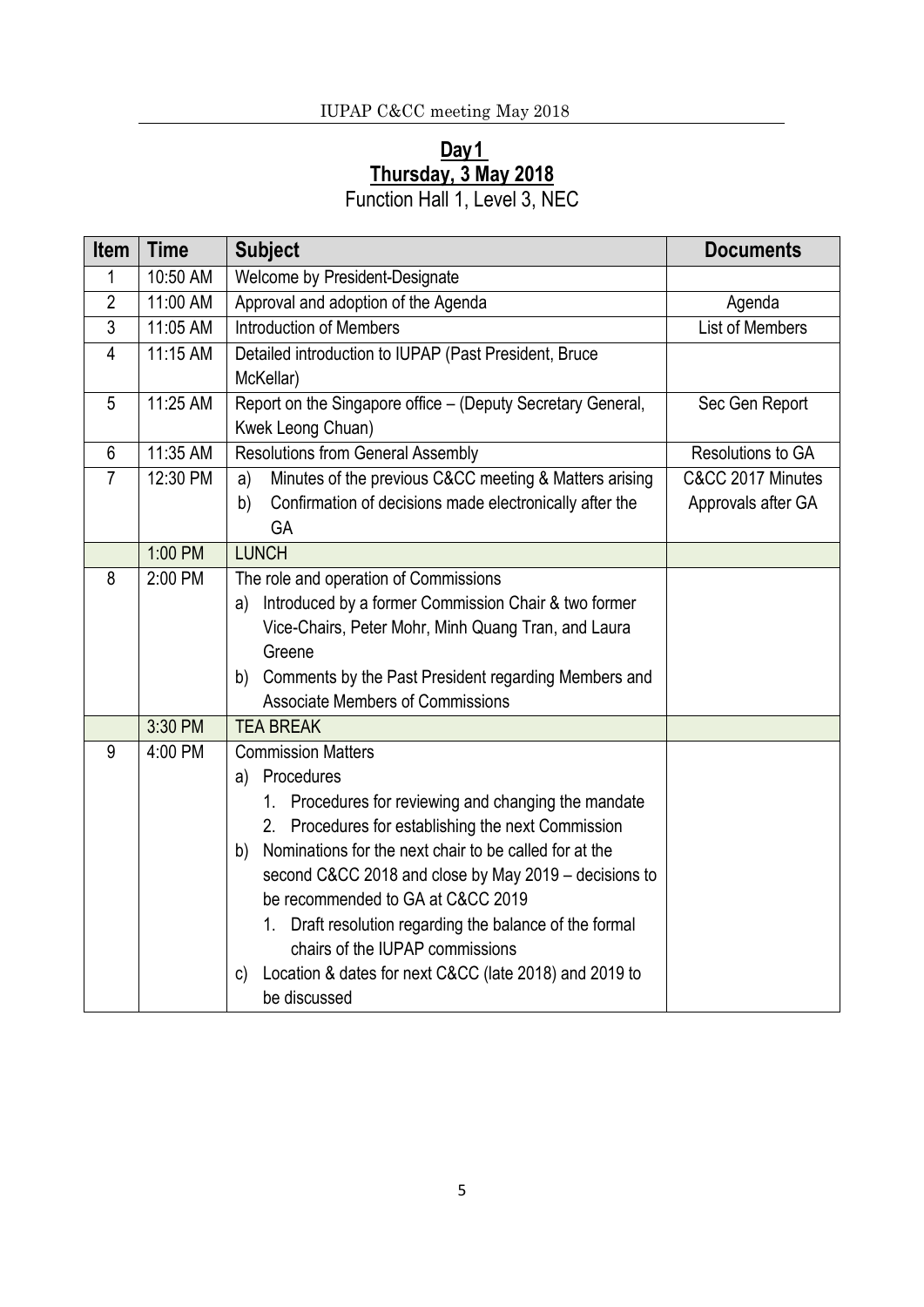| <b>Item</b> | Time      | <b>Subject</b>                                                                                                                                                                                                                                                                                                                                                                                                                                                                                                                                | <b>Documents</b>                                             |
|-------------|-----------|-----------------------------------------------------------------------------------------------------------------------------------------------------------------------------------------------------------------------------------------------------------------------------------------------------------------------------------------------------------------------------------------------------------------------------------------------------------------------------------------------------------------------------------------------|--------------------------------------------------------------|
| 10          | 5:00 PM   | Procedures for Sponsorship and Endorsement of Conferences<br>(Associate Secretary General, Rudzani Nemutudi)<br>Rudzani Nemutudi to introduce the procedures and to<br>answer questions about the procedures as described on<br>the web page                                                                                                                                                                                                                                                                                                  |                                                              |
| 11          | 5:30 PM   | Financial Matters Vice President (Finance) Enge Wang<br>a) Report on 2017 financial position – Bruce McKellar<br>b) Approved Budget 2018, Indicative budget 2019&2020 -<br>Vice President (Finance) Enge Wang<br>It is recommended that Council approve the 2018 budget, and<br>regard the following years as indicative. The budget for each<br>year is to be approved at the Council meeting in the previous<br>year. We will review and approve the 2019 budget at the next<br>C&CC meeting in October.<br>c) Members with dues in arrears | <b>Financial statements</b><br>Budget proposal<br>Membership |
|             | 6:00 PM   | C&CC Adjourns for the day                                                                                                                                                                                                                                                                                                                                                                                                                                                                                                                     |                                                              |
|             | 7:00 PM   | Meet bus for transfer to dinner at Guest Wing Lobby                                                                                                                                                                                                                                                                                                                                                                                                                                                                                           |                                                              |
|             | $7:15$ PM | <b>Bus departs for Banquet</b><br>Tanglin Club, 5 Stevens Road, Singapore                                                                                                                                                                                                                                                                                                                                                                                                                                                                     |                                                              |
|             | 9:45 PM   | <b>Bus departs for NEC after Banquet</b>                                                                                                                                                                                                                                                                                                                                                                                                                                                                                                      |                                                              |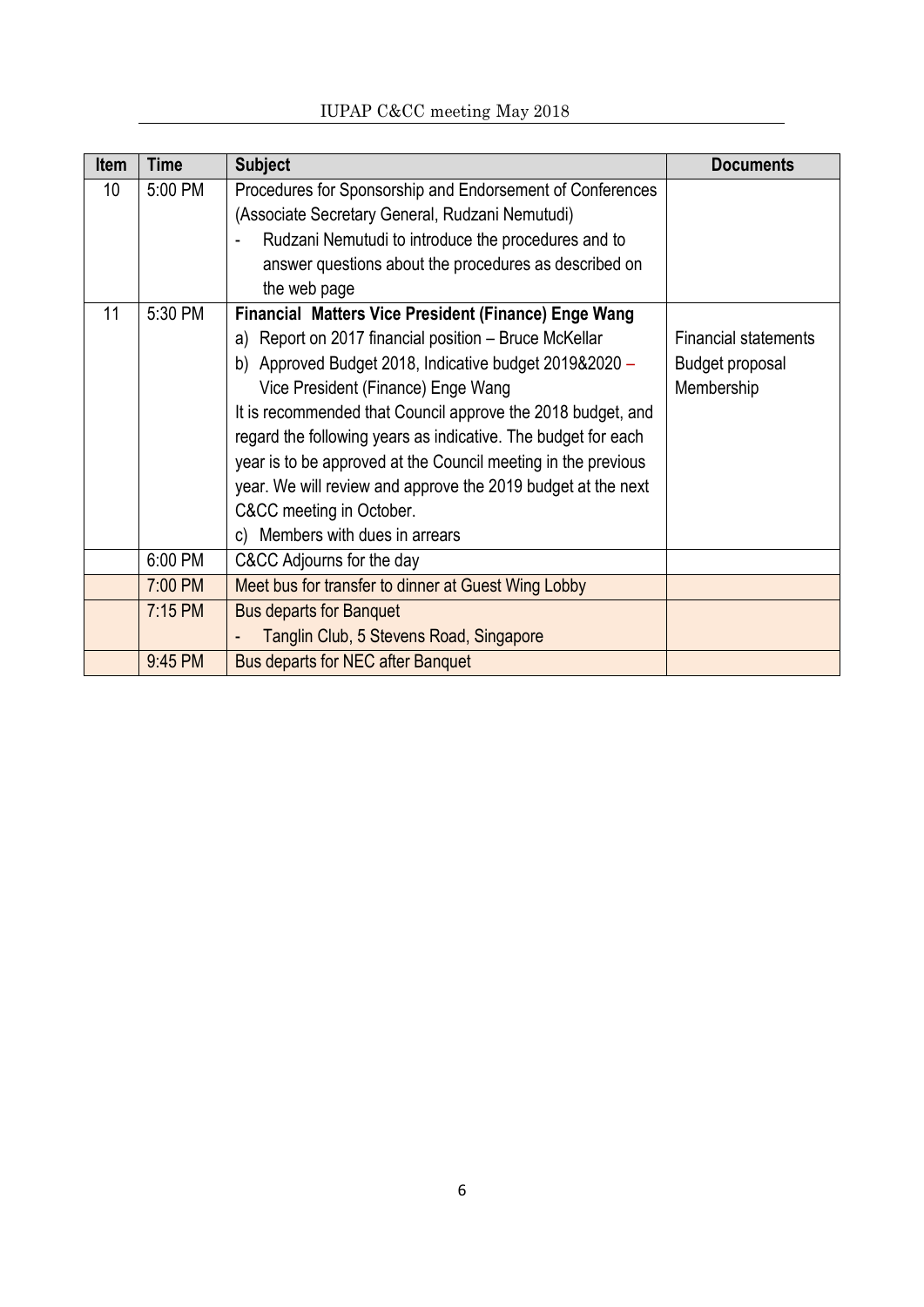#### **Day2 Friday, 4 May 2018**

Function Hall 1, Level 3, NEC

| <b>Item</b> | <b>Time</b> | <b>Subject</b>                                                                                                                                                                                                                                                                                      | <b>Documents</b>                                              |
|-------------|-------------|-----------------------------------------------------------------------------------------------------------------------------------------------------------------------------------------------------------------------------------------------------------------------------------------------------|---------------------------------------------------------------|
|             | 9:00 AM     | Review of Day 1                                                                                                                                                                                                                                                                                     |                                                               |
| 12          | 9:30 AM     | <b>Membership issues</b><br>a) Vice President (New Members) Nithaya Chetty will present<br>a position paper on recruiting and retaining members<br>b) Special cases - Ethopia, Guinea, Vietnam and ASEAN<br>countries to be discussed                                                               | <b>Current members</b>                                        |
| 13          | 10:00 AM    | <b>Communications</b><br>a) IUPAP internet<br>1. YSP nominations and declarations – quarterly lock-in<br>b) Newsletter                                                                                                                                                                              | Newsletter                                                    |
|             | 10:30 AM    | <b>TEA BREAK</b>                                                                                                                                                                                                                                                                                    |                                                               |
| 14          | 11:00 AM    | <b>Commission and Affiliated Commissions</b><br>Reports                                                                                                                                                                                                                                             | <b>Commission Reports</b><br>Affiliated commission<br>reports |
| 15          | 11:30 AM    | <b>Working Groups</b><br>a) Reports<br>WG on Industry (WG16) - progress report<br>b)                                                                                                                                                                                                                | Working group<br>reports                                      |
| 16          | 11:45 AM    | <b>ICSU</b> matters<br>a) ICSU Grants (focus on activities in the last 6 months)<br>1. LAAAMP report (C13 Chair)<br>2. Gender Gap (Gender Champion)<br>b) The progress of the ICSU and ISSC merger, creating the<br>International Science Council, ISC                                              | <b>LAAMP</b> report                                           |
| 17          | 12:15 PM    | <b>Relations with other Unions</b><br>a) International Association of Physics Student (IAPS)<br>1. Discuss possible collaboration (outreach, education,<br>etc)<br>b) IUPAC and The International Year of the Periodic Table<br>(IYPT) The past president<br>Other relations, IMU, IAU, IUMRS<br>c) | IAPS report                                                   |